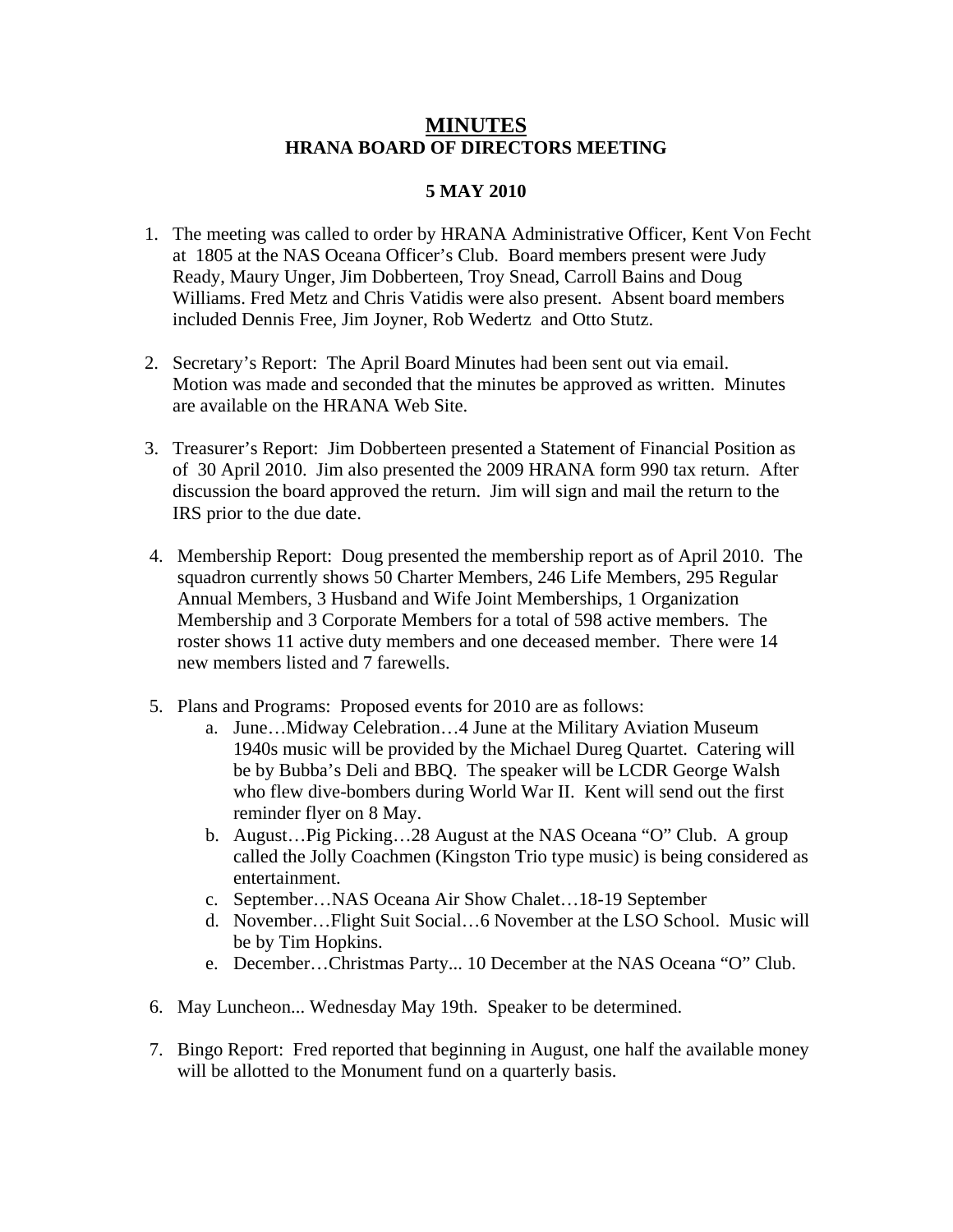- 8. PAO Report: Troy will prepare a press release for the Jet Observer and Virginian-Pilot concerning the upcoming Battle of Midway celebration. He also has pictures from the April luncheon and will prepare an article for Wings Of Gold.
- 9. Monument Report: Fred reported that all plaques except two are now up. Statue cleaning and waxing is currently in progress. The new camera has been replaced under warranty and is currently awaiting programming.

The board agreed to a proposal that \$1,000 of monument funds be used to install a plaque in memory of LT. Steven Zilberman, USN, the VAW-121 E-2 pilot who gave his life in order to ensure that his crew could bail out safely. The squadron will be allowed to choose the wording on the plaque.

Carroll had a picture of the preliminary "You Are Here" signs to be erected at each end of the monument.

- 10. Old Business:
	- a. Centennial of Naval Aviation …Fred reported that there will be three events conducted by the three major wings. The squadron will participate as needed but will not have a financial obligation nor receive any outside funding. HRANA/City events at the monument will begin in 2011. The HRANA Air Show Chalet will not be shared as part of any event.
	- b. Squadron By-Laws: Copies were passed out for final review and inputs from board members. Fred asked that all comments be sent to him via email with cc to Maury Unger and that these inputs be made as quickly as possible.
	- c. USNI Joint Warfighting 2010. 11-13 May, Virginia Beach Convention Center. Jim Joyner has make arrangements for a HRANA booth. Those wishing to take a turn in the booth should register as exhibitors and notify Carroll Bains and Lurch. [www.jointwarfighting.org](http://www.jointwarfighting.org/).
	- d. 2010 NAS Oceana Summer Bus Tours…Kelley Stirling, the NAS Oceana PAO is currently negotiating with a possible tour provider. Kent will attend a meeting on Tuesday 11 May with Kelly and a possible bus source to determine whether tours will continue this year.
	- e. Wings Over America Scholarship Foundation Golf Tournament. The flyer for this event has been sent out via the email distribution list and is posted on our web site at [www.hrana.org.](http://www.hrana.org/)
	- f. Virginia Beach Crime Solvers  $4<sup>th</sup>$  Annual Pig Pickin'...The board approved publicizing this event via the email distribution list due to membership interest in the Military Aviation Museum and because it is in support of an important program to our community.
- 11. New Business:
	- a. Memorial Day Wreath Laying at the Monument –The board approved up to \$100 for a wreath laying at the Monument. It is tentatively planned to hold the ceremony at 1000 and an invitation will be extended to the Virginia Beach Mayor.